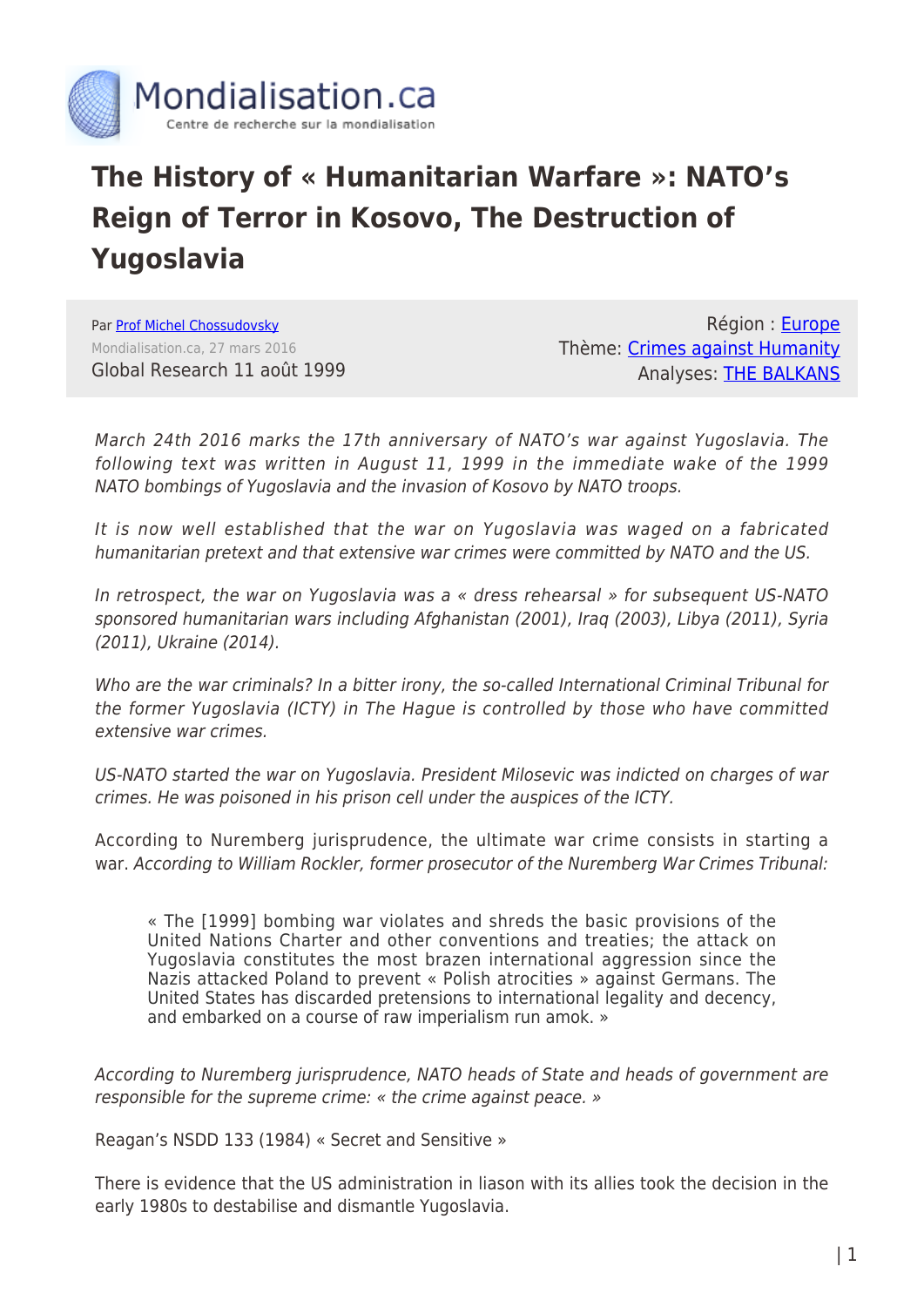The decision to destroy Yugoslavia as a country and carve it up into a number of small proxy states was taken by the Reagan adminstration in the early 1980s.

A « Secret Sensitive » National Security Decision Directive (NSDD 133) entitled « US Policy towards Yugoslavia. » (Declassified) set the foreign policy framework for the destabilization of Yugoslavia's model of market socialism and the establishment of a US sphere of influence in Southeastern Europe.

Yugoslavia was in many regards « an economic success story ». In the two decades before 1980, annual gross domestic product (GDP) growth averaged 6.1 percent, medical care was free, the rate of literacy was 91 percent, and life expectancy was 72 years.

While NSDD 133 was in itself a somewhat innocous document, it provided legitimacy to the free market reforms. A series of covert intelligence operations were implemented, which consisted in creating and supporting secessionist paramilitary armies, first in Bosnia then in Kosovo.

These covert operations were combined with the destabilization of the Yugoslav economy. The application of strong economic medicine under the helm of the IMF and the World Bank ultimately led to the destruction of Yugoslavia's industrial base, the demise of the workers' cooperative and the dramatic impoverishment of its population.

Kosovo « Independence »

The record of US-NATO war crimes is important in assessing recent developments in Kosovo.

From the outset of their respective mandates in June 1999, both NATO and the UN Mission to Kosovo (UNMIK) have actively supported the KLA, which has committed numerous atrocities.

It is important to understand that these atrocities were ordered by the current and former prime ministers of the Kosovo « government ».

Since 1999, State terrorism in Kosovo has become an integral part of NATO's design.

The present government of President Hashim Thaci (a former KLA Commander), is an outgrowth of this reign of terror. It is not a government in the common sense of the word. It remains a terrorist organization linked to organised crime. It is an instrument of foreign occupation.

Michel Chossudovsky, March 27, 2016, August 5, 2015

 $*$  \*

NATO HAS INSTALLED A REIGN OF TERROR IN KOSOVO

by Michel Chossudovsky

10 August 1999

This text was presented to the Independent Commission of Inquiry to Investigate U.S./NATO War Crimes Against The People of Yugoslavia, International Action Center, New York, July 31,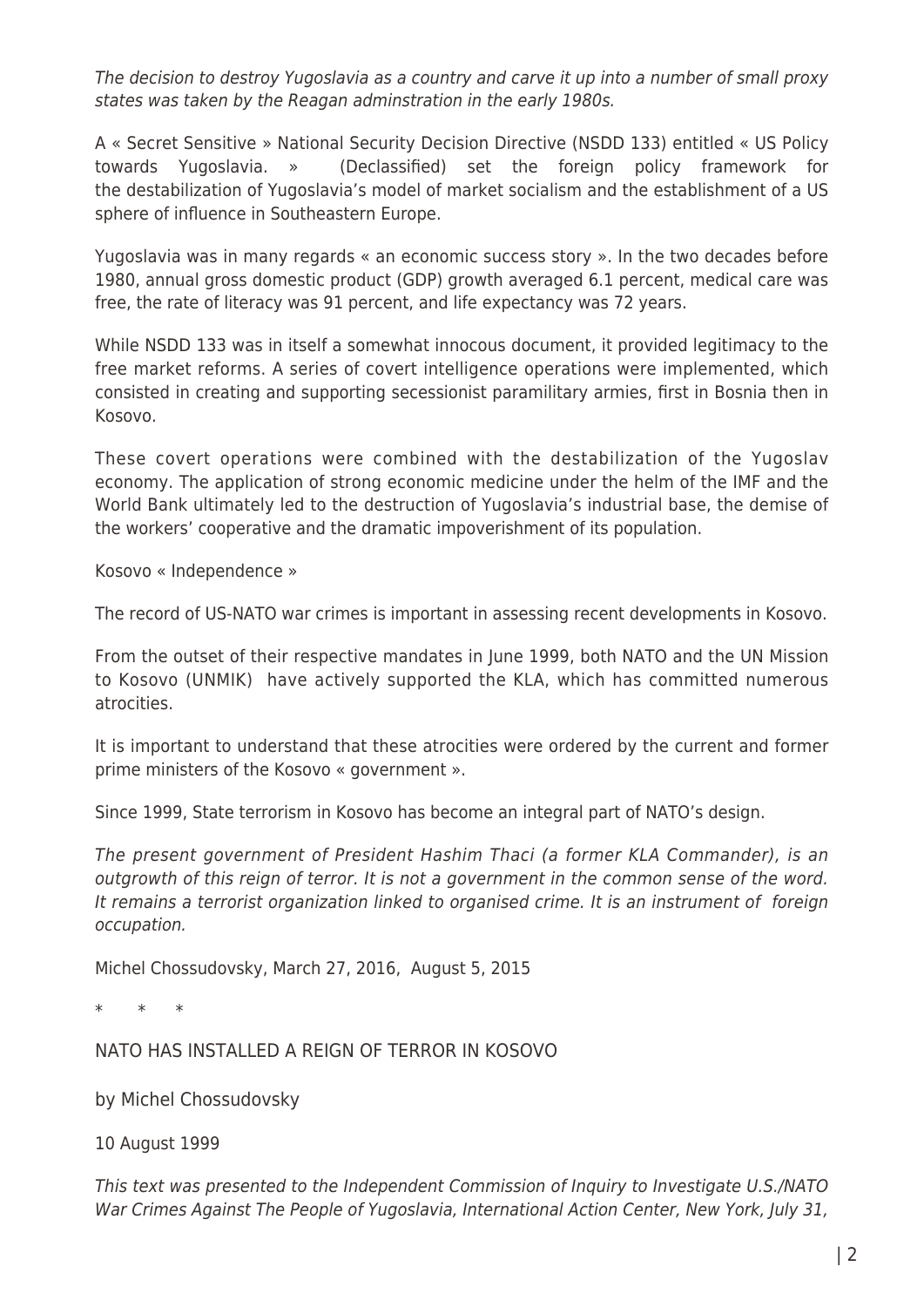1999.

#### PART I: MASSACRES OF CIVILIANS IN KOSOVO

While the World focusses on troop movements and war crimes, the massacres of civilians in the wake of the bombings have been casually dismissed as « justifiable acts of revenge ». In occupied Kosovo, « double standards » prevail in assessing alleged war crimes. The massacres directed against Serbs, ethnic Albanians, Roma and other ethnic groups have been conducted on the instructions of the military command of the Kosovo Liberation Army (KLA).

NATO ostensibly denies KLA involvement. These so-called « unmotivated acts of violence and retaliation » are not categorised as « war crimes » and are therefore not included in the mandate of the numerous FBI and Interpol police investigators dispatched to Kosovo under the auspices of the Hague War Crime's Tribunal (ICTY). Moreover, whereas NATO has tacitly endorsed the self-proclaimed KLA provisional government, KFOR the international security force in Kosovo has provided protection to the KLA military commanders responsible for the atrocities. In so doing both NATO and the UN Mission have acquiesced to the massacres of civilians. In turn, public opinion has been blatantly misled. In portraying the massacres, the Western media has casually overlooked the role of the KLA, not to mention its pervasive links to organised crime. In the words of National Security Advisor Samuel Berger,

« these people [ethnic Albanians] come back … with broken hearts and with some of those hearts filled with anger. »1

While the massacres are seldom presented as the result of « deliberate decisions » by the KLA military command, the evidence (and history of the KLA) amply confirm that these atrocities are part of a policy of « ethnic cleansing » directed mainly against the Serb population but also against the Roma, Montenegrins, Goranis and Turks.

Serbian houses and business have been confiscated, looted, or burned, and Serbs have been beaten, raped, and killed. In one of the more dramatic of incidents, KLA troops ransacked a monastery, terrorized the priest and a group of nuns with gunfire, and raped at least one of the nuns. NATO's inability to control the situation and provide equal protection for all ethnic groups, and its apparent inability or unwillingness to fully disarm the KLA, has created a serious situation for NATO troops…2

The United Nations High Commissioner for Refugees (UNHCR), confirms in this regard that:

« more than 164,000 Serbs have left Kosovo during the seven weeks since… the NATO-led Kosovo Force (KFOR) entered the province… A wave of arson and looting of Serb and Roma homes throughout Kosovo has ensued. Serbs and Roma remaining in Kosovo have been subject to repeated incidents of harassment and intimidation, including severe beatings. Most seriously, there has been a spate of murders and abductions of Serbs since mid-June, including the late July massacre of Serb farmers. »3

# POLITICAL ASSASSINATIONS

The self-proclaimed Provisional Government of Kosovo (PGK) has also ordered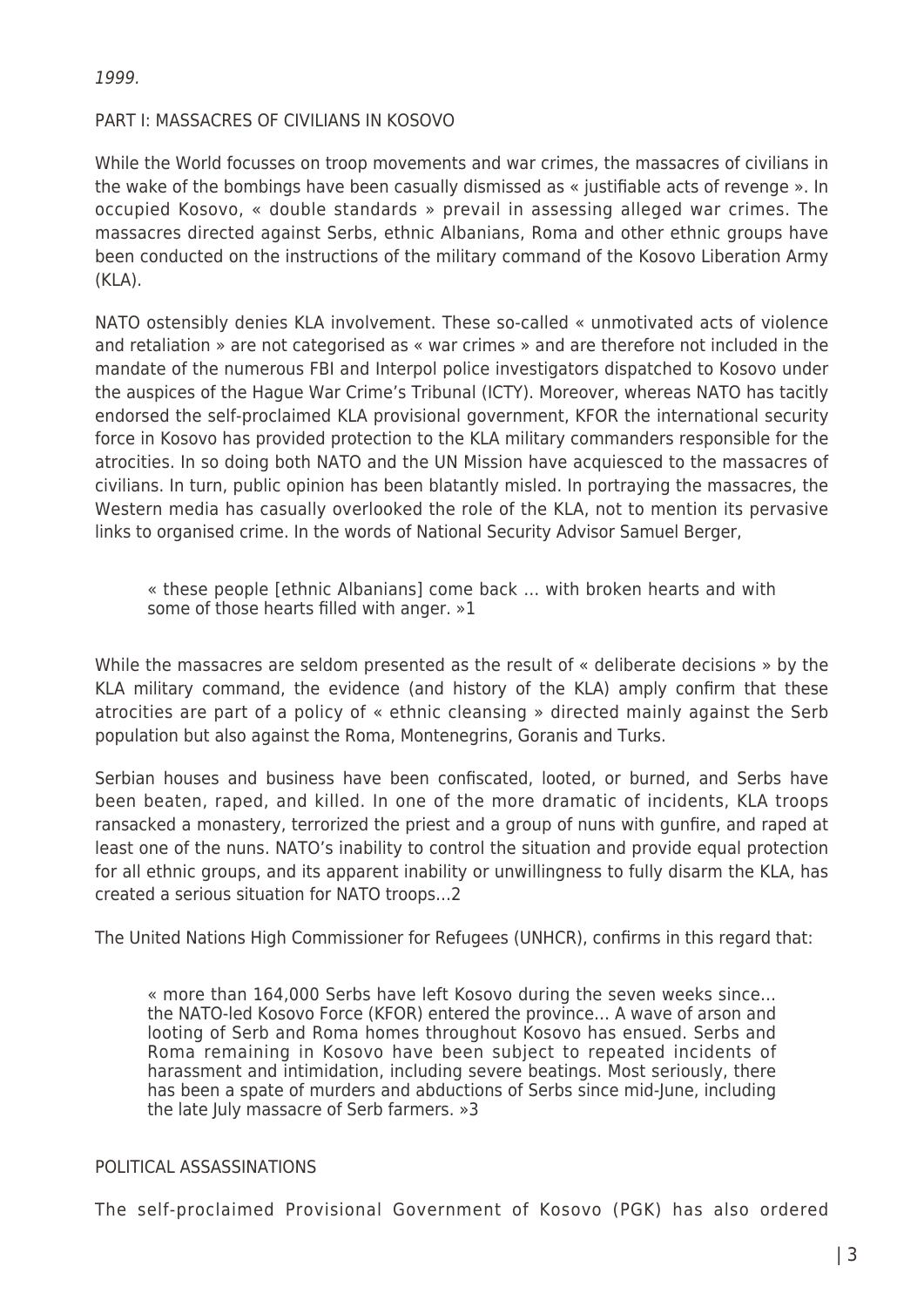assassinations directed against political opponents including « loyalist » ethnic Albanians and supporters of the Kosovo Democratic League (KDL). These acts are being carried out in a totally permissive environment. The leaders of the KLA rather than being arrested for war crimes, have been granted KFOR protection.



Madeleine Albright and Hashim Thaci

According to a report of the Foreign Policy Institute (published during the bombings):

« …the KLA have [no] qualms about murdering Rugova's collaborators, whom it accused of the `crime' of moderation… [T]he KLA declared Rugova a `traitor' yet another step toward eliminating any competitors for political power within Kosovo. »4

Already in May [1999], Fehmi Agani, one of Rugova's closest collaborators in the Kosovo Democratic League (KDL) was killed. The Serbs were blamed by NATO spokesperson Jamie Shea for having assassinated Agani. According to Skopje's paper Makedonija Danas, Agani had been executed on the orders of the KLA's self-appointed Prime Minister Hashim Thaci.5 « If Thaci actually considered Rugova a threat, he would not hesitate to have Rugova removed from the Kosovo political landscape. »6

In turn, the KLA has abducted and killed numerous professionals and intellectuals:

« Private and State properties are threatened, home and apartment owners are evicted en masse by force and threats, houses and entire villages are burned, cultural and religious monuments are destroyed… A particularly heavy blow… has been the violence against the hospital centre in Pristina, the maltreatment and expulsion of its professional management, doctors and medical staff. »7

Both NATO and the UN prefer to turn a blind eye. UN Interim Administrator Bernard Kouchner (a former French Minister of Health) and KFOR Commander Sir Mike Jackson have established a routine working relationship with Prime Minister Hashim Thaci and KLA Chief of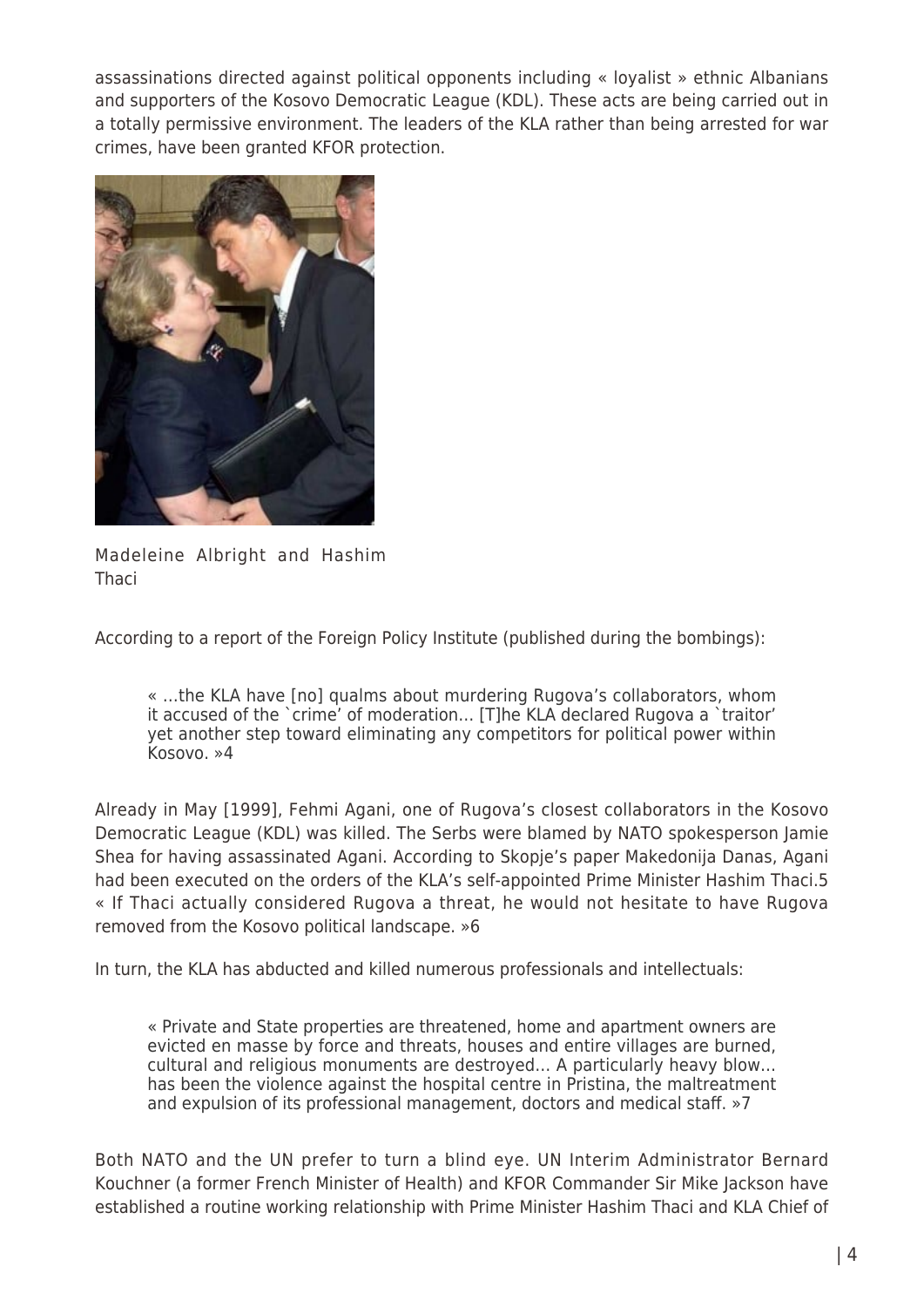Staff Brigadier General Agim Ceku.

ATROCITIES COMMITTED AGAINST THE ROMA

Ethnic cleansing has also been directed against the Roma (which represented prior to the conflict a population group of 150,000 people). (According to figures provided by the Roma Community in New York). A large part of the Roma population has already escaped to Montenegro and Serbia. In turn, there are reports that Roma refugees who had fled by boat to Southern Italy have been expelled by the Italian authorities.8 The KLA has also ordered the systematic looting and torching of Romani homes and settlements:

« All houses and settlements of Romani, like 2,500 homes in the residential area called `Mahala' in the town of Kosovska Mitrovica, have been looted and burnt down ».9

With regard to KLA atrocities committed against the Roma, the same media distortions prevail. According to the BBC: « Gypsies are accused by [Kosovar] Albanians of collaborating in Serb brutalities, which is why they've also become victims of revenge attacks. And the truth is, some probably did. »10

INSTALLING A PARAMILITARY GOVERNMENT

As Western leaders trumpet their support for democracy, State terrorism in Kosovo has become an integral part of NATO's postwar design. The KLA's political role for the postconflict period had been mapped out well in advance. Prior to Rambouillet Conference, the KLA had been promised a central role in the formation of a post-conflict government. The « hidden agenda » consisted in converting the KLA paramilitary into a legitimate and accomplished civilian administration. According to US State Department spokesman James Foley (February 1999):

« We want to develop a good relationship with them [the KLA] as they transform themselves into a politically-oriented organization, …[W]e believe that we have a lot of advice and a lot of help that we can provide to them if they become precisely the kind of political actor we would like to see them become.' »11

In other words, the US State Department had already slated the KLA « provisional government » (PGK) to run civilian State institutions. Under NATO's « Indirect Rule », the KLA has taken over municipal governments and public services including schools and hospitals. Rame Buja, the KLA « Minister for Local Administration » has appointed local prefects in 23 out of 25 municipalities.12

Under NATO's regency, the KLA has replaced the duly elected (by ethnic Albanians) provisional Kosovar government of President Ibrahim Rugova. The self-proclaimed KLA administration has branded Rugova as a traitor declaring the (parallel) Kosovar parliamentary elections held in March 1998 to be invalid. This position has largely been upheld by the Organisation for Security and Cooperation in Europe (OSCE) entrusted by UNMIK with the postwar task of « democracy building » and « good governance ». In turn, OSCE officials have already established a working rapport with KLA appointees.13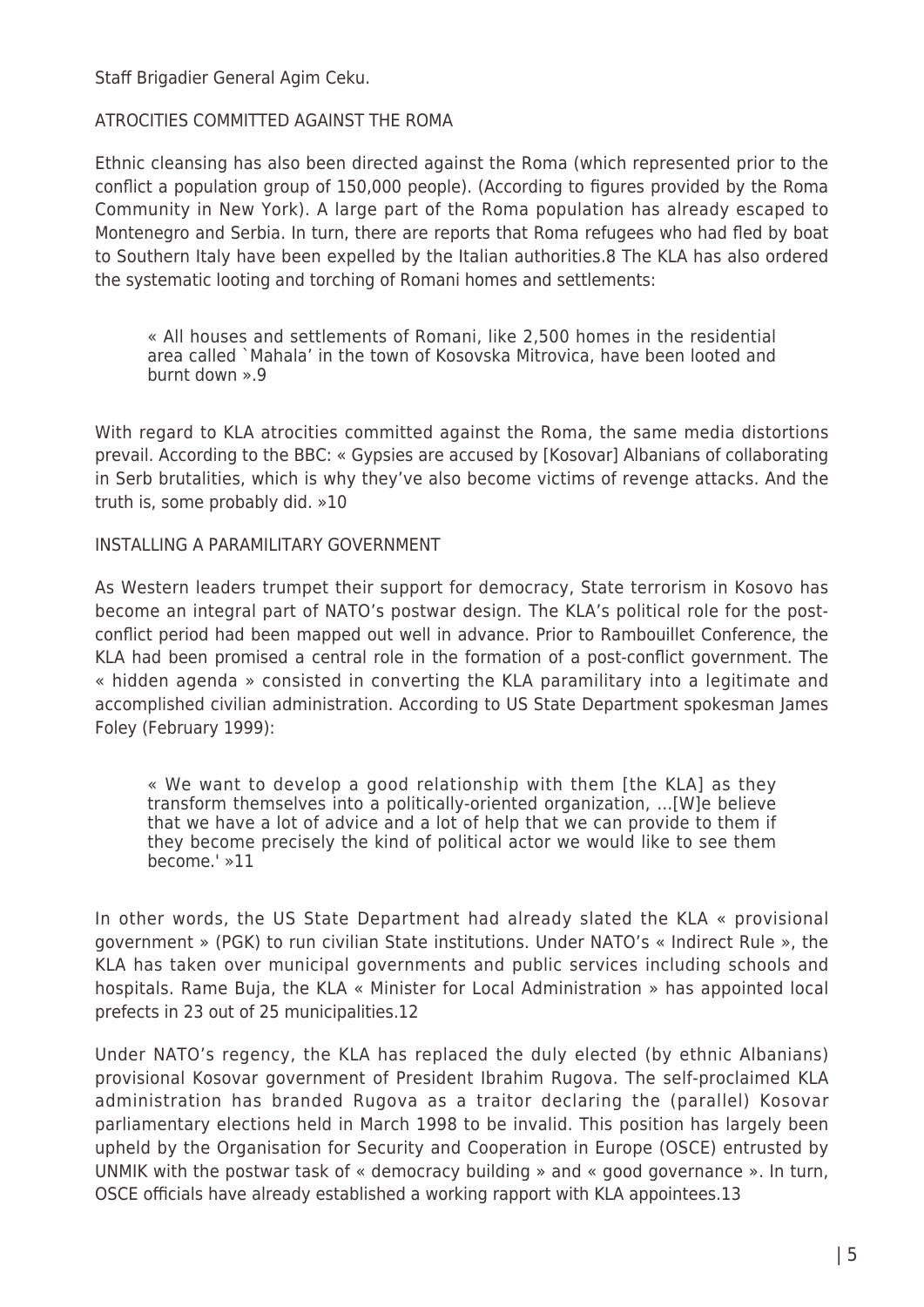The KLA provisional government (PGK) is made up of the KLA's political wing together with the Democratic Union Movement (LBD), a coalition of five opposition parties opposed to Rugova's Democratic League (LDK). In addition to the position of prime minister, the KLA controls the ministries of finance, public order and defence. The KLA also has a controlling voice on the UN sponsored Kosovo Transitional Council set up by Mr. Bernard Kouchner. The PGK has also established links with a number of Western governments.

Whereas the KLA has been spearheaded into running civilian institutions (under the guidance of the OSCE), members of the duly elected Kosovar (provisional) government of the Democratic League (DKL) have been blatantly excluded from acquiring a meaningful political voice.

#### ESTABLISHING A KLA POLICE FORCE TO `PROTECT CIVILIANS'

Under NATO occupation, the rule of law has visibly been turned up side down. Criminals and terrorists are to become law enforcement officers. KLA troops which have already taken over police stations will eventually form a 4,000 strong « civilian » police force (to be trained by foreign police officers under the authority of the United Nations) with a mandate to « protect civilians ». Canadian Prime Minister Jean Chretien has already pledged Canadian support to the formation of a civilian police force.14 The latter which has been entrusted to the OSCE will eventually operate under the jurisdiction of the KLA controlled « Ministry of Public Order ».

# US MILITARY AID

Despite NATO's commitment to disarming the KLA, the Kosovar paramilitary organisation is slated to be transformed into a modern military force. So-called « security assistance » has already been granted to the KLA by the US Congress under the « Kosovar Independence and Justice Act of 1999 ». Start-up funds of 20 million dollars will largely be « used for training and support for their [KLA] established self-defence forces. »15 In the words of KLA Chief of Staff Agrim Ceku:

« The KLA wants to be transformed into something like the US National Guard, … we accept the assistance of KFOR and the international community to rebuild an army according to NATO standards. … These professionally trained soldiers of the next generation of the KLA would seek only to defend Kosova. At this decisive moment, we [the KLA] do not hide our ambitions; we want the participation of international military structures to assist in the pacific and humanitarian efforts we are attempting here. » 16

While the KLA maintains its links to the Balkans narcotics trade which served to finance many of its terrorist activities, the paramilitary organisation has now been granted an official seal of approval as well as « legitimate » sources of funding. The pattern is similar to that followed in Croatia and in the Bosnian Muslim-Croatian Federation where so-called « equip and train » programmes were put together by the Pentagon. In turn, Washington's military aid package to the KLA has been entrusted to Military Professional Resources Inc. (MPRI) of Alexandria, Virginia, a private mercenary outfit run by high ranking former US military officers.

MPRI's training concepts which had already been tested in Croatia and Bosnia are based on imparting « offensive tactics… as the best form of defence ».17 In the Kosovar context, this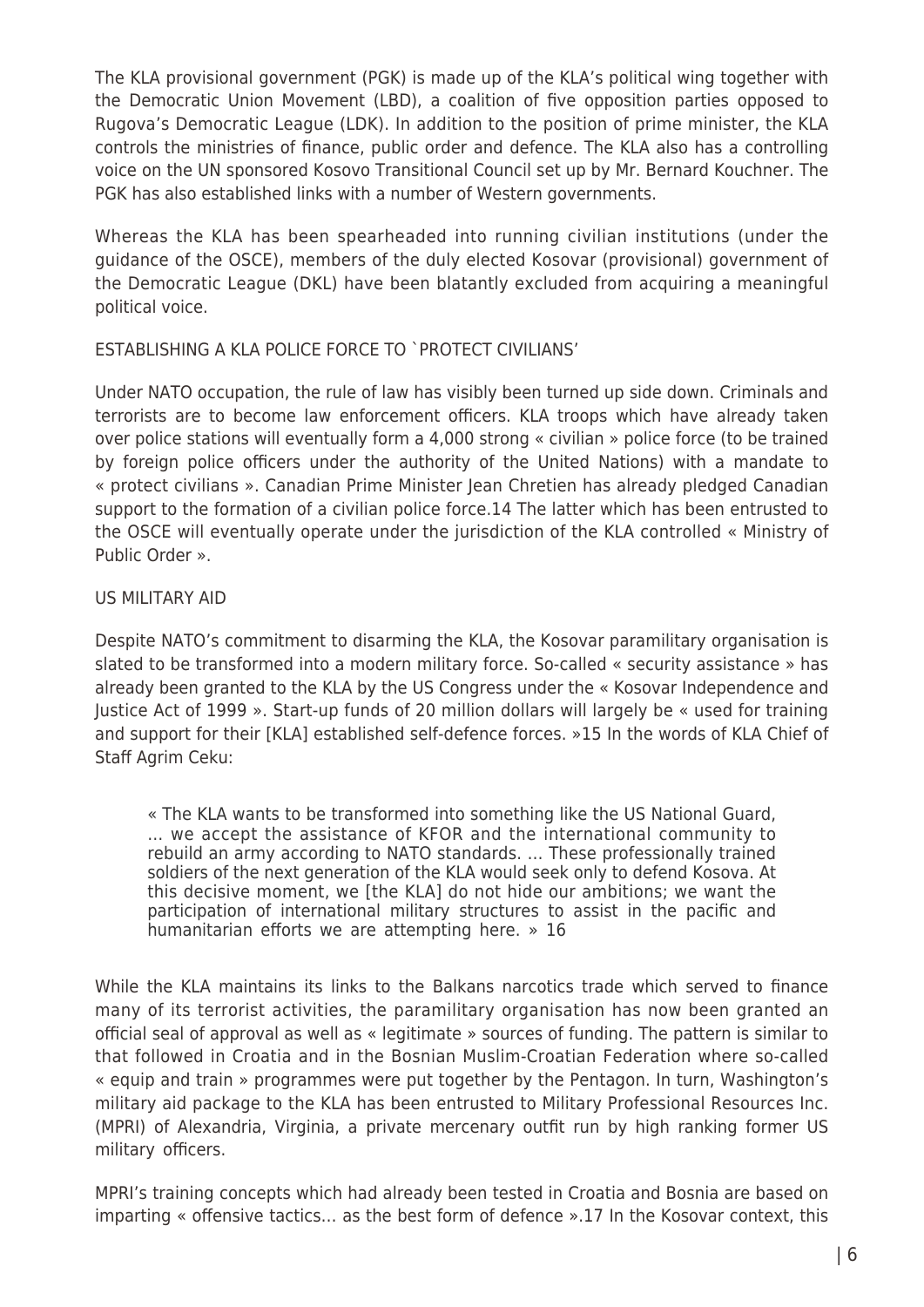so- called « defensive doctrine » transforms the KLA paramilitary into a modern army without however eliminating its terrorist makeup.18 The objective is to ultimately transform an insurgent army into a modern military and police force which serves the Alliance's future strategic objectives in the Balkans. MPRI has currently « ninety-one highly experienced, former military professionals working in Bosnia & Herzegovina ».19 The number of military officers working on contract with the KLA has not been disclosed.

# PART II. FROM KRAJINA TO KOSOVO. A FORMER CROATIAN GENERAL APPOINTED KLA CHIEF OF STAFF

The massacres of civilians in Kosovo are not disconnected acts of revenge by civilians or by so-called « rogue elements » within the KLA as claimed by NATO and the United Nations. They are part of a consistent and coherent pattern. The intent (and result) of the KLA sponsored atrocities have been to trigger the « ethnic cleansing » of Serbs, Roma and other minorities in Kosovo.

KLA Commander Agim Ceku referring to the killings of 14 villagers at Gracko on July 24, claimed that: « We [the KLA] do not know who did it, but I sincerely believe these people have nothing to do with the KLA. »20 In turn, KFOR Lieutenant General Sir Mike Jackson has commended his KLA counterpart, Commander Agim Ceku for « efforts undertaken » to disarm the KLA. In fact, very few KLA weapons have been handed in. Moreover, the deadline for turning in KLA weaponry has been extended. « I do not regard this as noncompliance » said Commander Jackson in a press conference, « but rather as an indication of the seriousness with which General Ceku is taking this important issue. »21

Yet what Sir Mike Jackson failed to mention is that KLA Chief of Staff Commander Agim Ceku (although never indicted as a war criminal) was (according to Jane Defence Weekly June 10, 1999) « one of the key planners of the successful `Operation Storm' » led by the Croatian Armed Forces against Krajina Serbs in 1995.

General Jackson who had served in former Yugoslavia under the United Nations Protection Force (UNPROFOR) was fully cognizant of the activities of the Croatian High Command during that period including the responsibilities imparted to Brigadier General Agim Ceku. In February 1999, barely a month prior to the NATO bombings, Ceku left his position as Brigadier General with the Croatian Armed Forces to join the KLA as Commander in Chief.

# FROM KRAJINA TO KOSOVO: THE SHAPE OF THINGS TO COME

According to the Croatian Helsinki Committee for Human Rights, Operation Storm resulted in the massacre of at least 410 civilians in the course of a three day operation (4 to 7 August 1995).22 An internal report of The Hague War Crimes Tribunal (leaked to the New York Times), confirmed that the Croatian Army had been responsible for carrying out:

- « summary executions, indiscriminate shelling of civilian populations and
- « ethnic cleansing » in the Krajina region of Croatia…. »23

In a section of the report entitled « The Indictment. Operation Storm, A Prima Facie Case. », the ICTY report confirms that:

« During the course of the military offensive, the Croatian armed forces and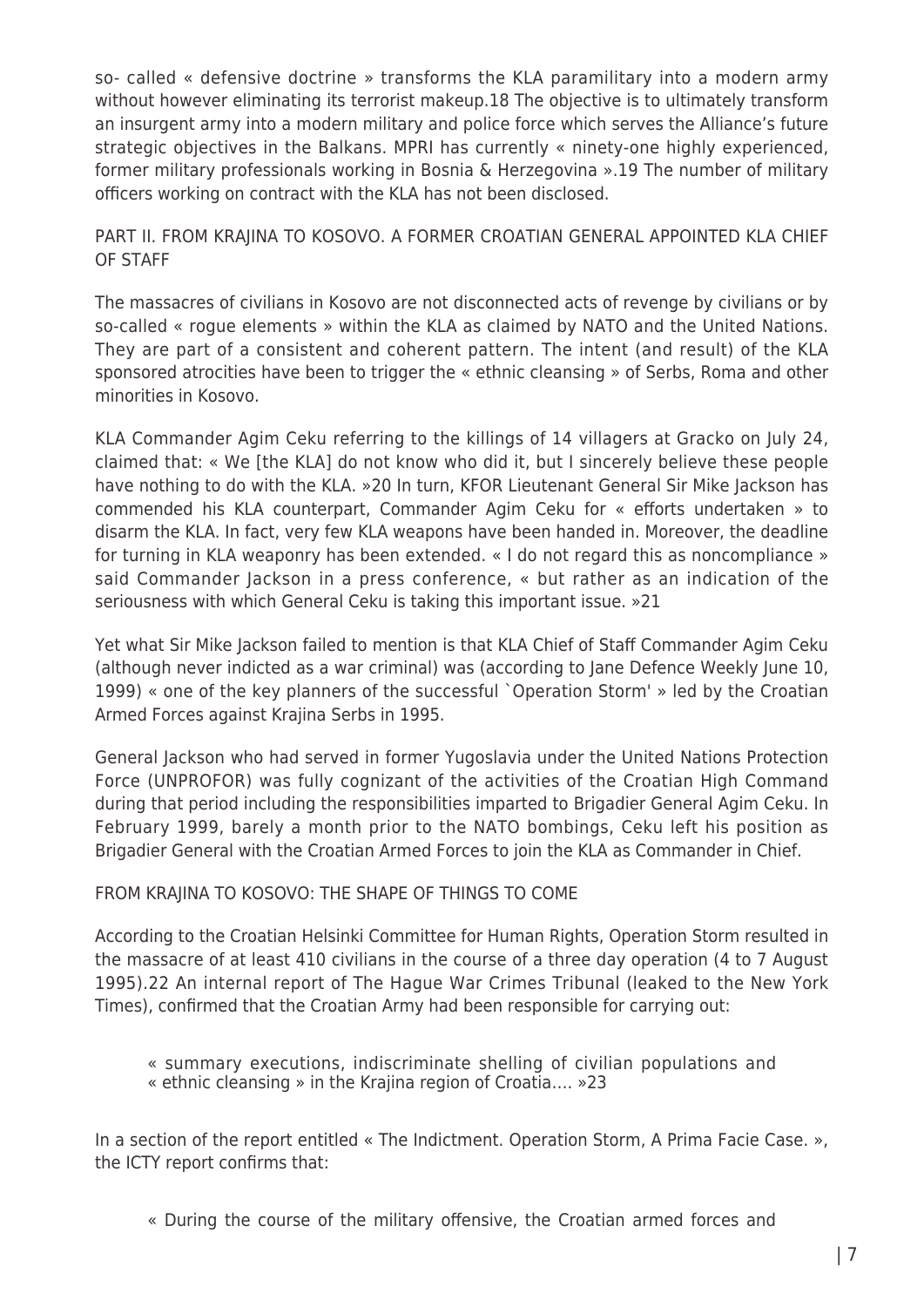special police committed numerous violations of international humanitarian law, including but not limited to, shelling of Knin and other cities… During, and in the 100 days following the military offensive, at least 150 Serb civilians were summarily executed, and many hundreds disappeared. …In a widespread and systematic manner, Croatian troops committed murder and other inhumane acts upon and against Croatian Serbs. » 24

#### US `GENERALS FOR HIRE'

The internal 150 page report concluded that it has « sufficient material to establish that the three [Croatian] generals who commanded the military operation » could be held accountable under international law.25 The individuals named had been directly involved in the military operation « in theatre ». Those involved in « the planning of Operation Storm » were not mentioned:

« The identity of the « American general » referred to by Fenrick [a Tribunal staff member] is not known. The tribunal would not allow Williamson or Fenrick to be interviewed. But Ms. Arbour, the tribunal's chief prosecutor, suggested in a telephone interview last week that Fenrick's comment had been a joking observation'. Ms. Arbour had not been present during the meeting, and that is not how it was viewed by some who were there. Several people who were at the meeting assumed that Fenrick was referring to one of the retired U.S. generals who worked for Military Professional Resources Inc. … Questions remain about the full extent of U.S. involvement. In the course of the three yearinvestigation into the assault, the United States has failed to provide critical evidence requested by the tribunal, according to tribunal documents and officials, adding to suspicion among some there that Washington is uneasy about the investigation... The Pentagon, however, has arqued through U.S. lawyers at the tribunal that the shelling was a legitimate military activity, according to tribunal documents and officials ».26

The Tribunal was attempting to hide what had already been revealed in several press reports published in the wake of Operation Storm. According to a US State Department spokesman, MPRI had been helping the Croatians « avoid excesses or atrocities in military operations. »27 Fifteen senior US military advisers headed by retired two star General Richard Griffitts had been dispatched to Croatia barely seven months before Operation Storm. 28 According to one report, MPRI executive director General Carl E. Vuono: « held a secret top-level meeting at Brioni Island, off the coast of Croatia, with Gen. Varimar Cervenko, the architect of the Krajina campaign. In the five days preceding the attack, at least ten meetings were held between General Vuono and officers involved in the campaign… »29

According to Ed Soyster, a senior MPRI executive and former head of the Defence Intelligence Agency (DIA):

« MPRI's role in Croatia is limited to classroom instruction on military-civil relations and doesn't involve training in tactics or weapons. Other U.S. military men say whatever MPRI did for the Croats and many suspect more than classroom instruction was involved it was worth every penny. » Carl Vuono and Butch [Crosbie] Saint are hired guns and in it for the money, » says Charles Boyd, a recently retired four star Air Force general who was the Pentagon's No. 2 man in Europe until July [1995]. « They did a very good job for the Croats, and I have no doubt they'll do a good job in Bosnia. »30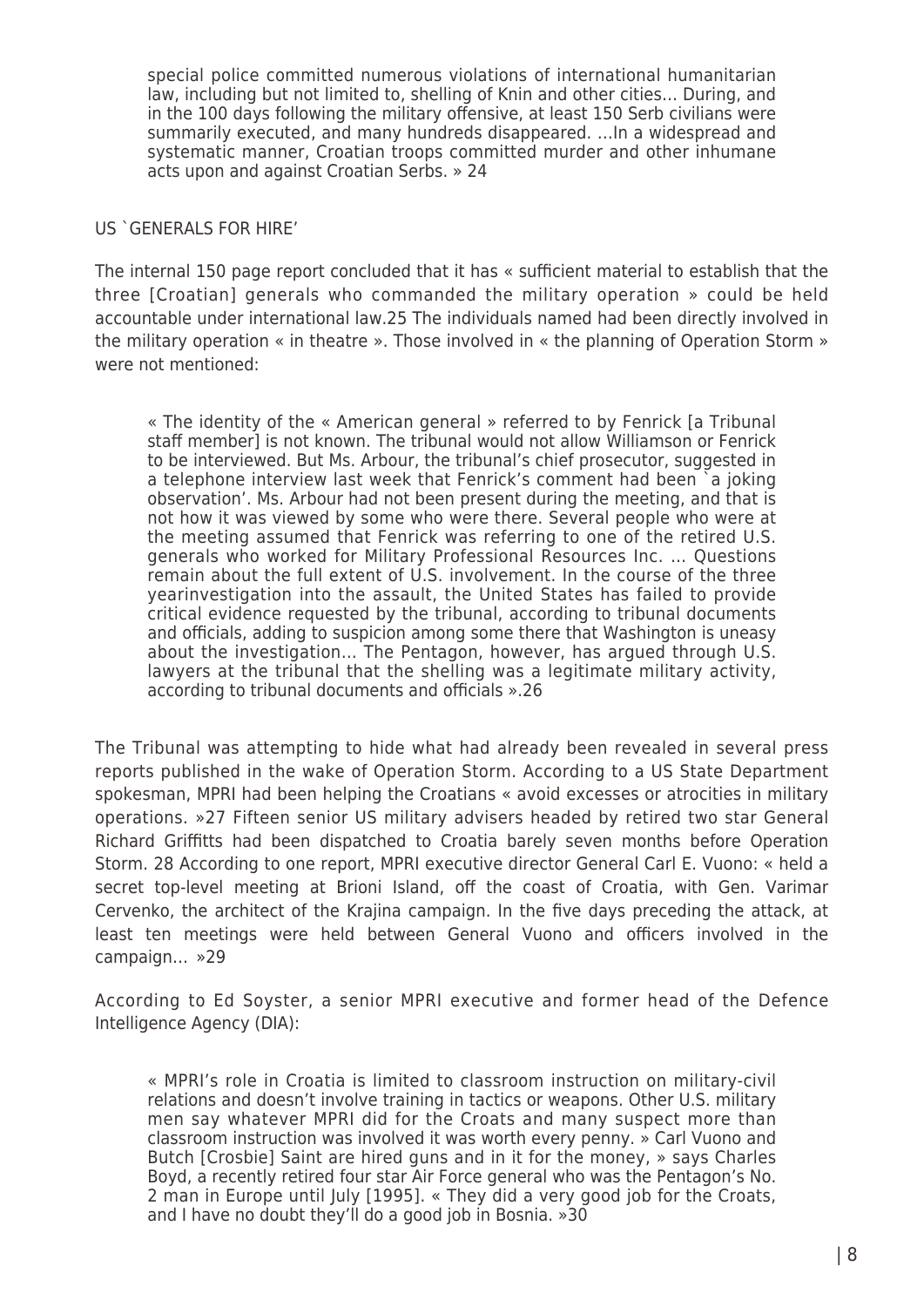THE HAGUE TRIBUNAL'S COVER UP

The untimely leaking of the ICTY's internal report on the Krajina massacres barely a few days before the onslaught of NATO's air raids on Yugoslavia was the source of some embarrassment to the Tribunal's Chief Prosecutor Louise Arbour. The Tribunal (ICTY) attempted to cover up the matter and trivialise the report's findings (including the alleged role of the US military officers on contract with the Croatian Armed Forces). Several Tribunal officials including American Lawyer Clint Williamson sought to discredit the Canadian Peacekeeping officers' testimony who witnessed the Krajina massacres in 1995.31

Williamson, who described the shelling of Knin as a « minor incident, » said that the Pentagon had told him that Knin was a legitimate military target… The [Tribunal's] review concluded by voting not to include the shelling of Knin in any indictment, a conclusion that stunned and angered many at the tribunal »…32

The findings of the Tribunal contained in the leaked ICTY documents were downplayed, their relevance was casually dismissed as « expressions of opinion, arguments and hypotheses from various staff members of the OTP during the investigative process ».33 According to the Tribunal's spokesperson « the documents do not represent in any way the concluded decisions of the Prosecutor. » 34

The internal 150 page report has not been released. The staff member who had leaked the documents is (according to a Croatian TV report) no longer working for the Tribunal. During the press Conference, the Tribunal's spokesman was asked: « about the consequences for the person who leaked the information », Blewitt [the ICTY spokesman] replied that he did not want to go into that. He said that the OTP would strengthen the existing procedures to prevent this from happening again, however he added that you could not stop people from talking ».35

THE USE OF CHEMICAL WEAPONS IN CROATIA

The massacres conducted under Operation Storm « set the stage » for the « ethnic cleansing » of at least 180,000 Krajina Serbs (according to estimates of the Croatian Helsinki Committee and Amnesty International). According to other sources, the number of victims of ethnic cleansing in Krajina was much larger.

Moreover, there is evidence that chemical weapons had been used in the Yugoslav civil war (1991-95).36 Although there is no firm evidence of the use of chemical weapons against Croatian Serbs, an ongoing enquiry by the Canadian Minister of Defence (launched in July 1999) points to the possibility of toxic poisoning of Canadian Peacekeepers while on service in Croatia between 1993 and 1995:

« There was a smell of blood in the air during the past week as the media sensed they had a major scandal unfolding within the Department of National Defense over the medical files of those Canadians who served in Croatia in 1993. Allegations of destroyed documents, a coverup, and a defensive minister and senior officers… »37

The official release of the Department of National Defence (DND) refers to possibility of toxic « soil contamination » in Medak Pocket in 1993 (see below). Was it « soil contamination » or something far more serious? The criminal investigation by the Royal Canadian Mounted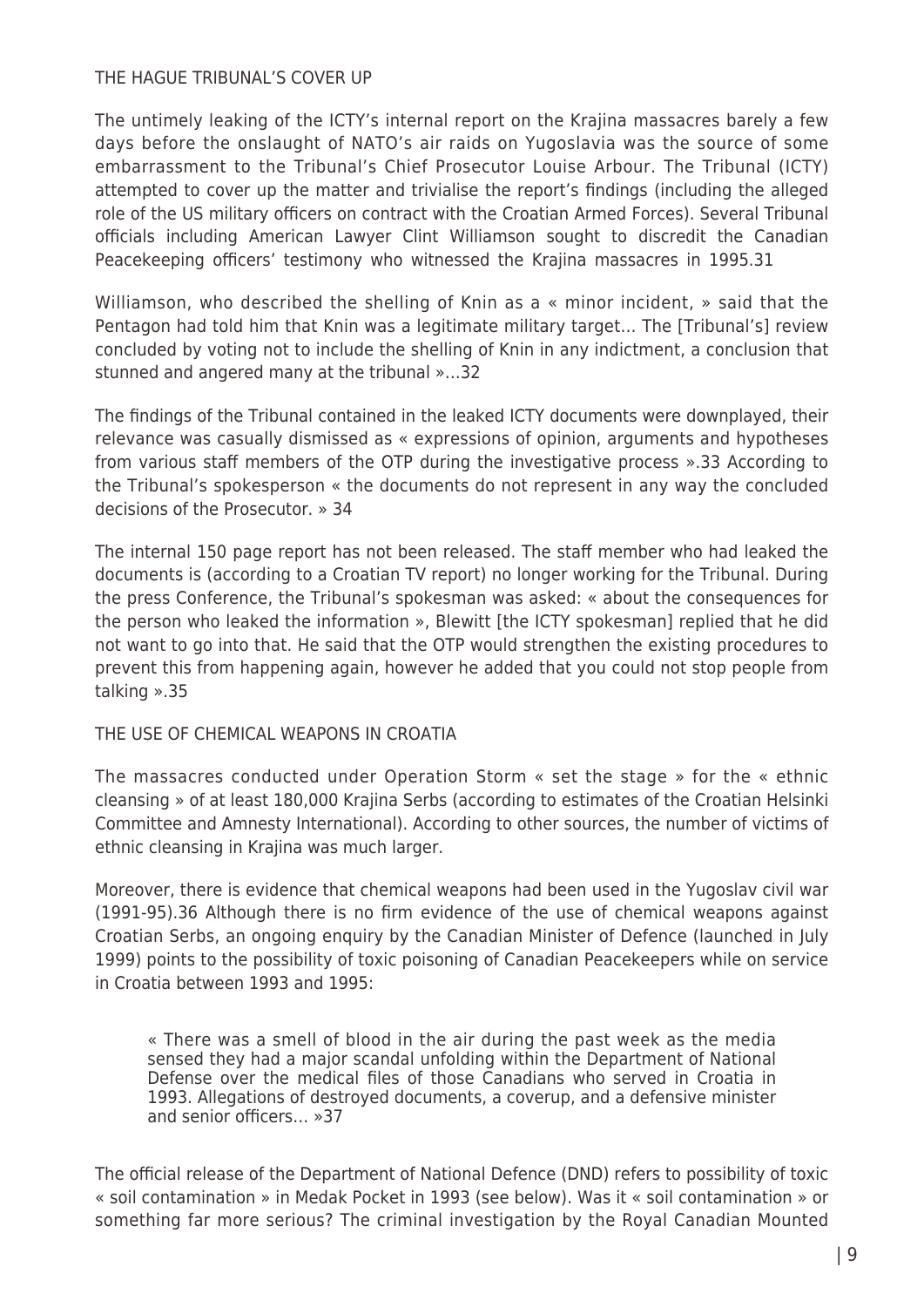Police (RCMP) refers to the shredding of medical files of former Canadian peacekeepers by the DND. In other words did the DND have something to hide? The issue remains as to what types of shells and ammunitions were used by the Croatian Armed Forces ie. were chemical weapons used against Serb civilians?

OPERATION STORM: THE ACCOUNT OF THE ROYAL CANADIAN REGIMENT

Prior to the onslaught, Croatian radio had previously broadcasted a message by president Franjo Tudjman, calling upon « Croatian citizens of Serbian ethnicity… to remain in their homes and not to fear the Croatian authorities, which will respect their minority rights. »38 Canadian peacekeepers of the Second Battalion of the Royal 22nd Regiment witnessed the atrocities committed by Croatian troops in the Krajina offensive in September 1995:

« Any Serb who had failed to evacuate their property were systematically « cleansed » by roving death squads. Every abandoned animal was slaughtered and any Serb household was ransacked and torched ».39

Also confirmed by Canadian peacekeepers was the participation of German mercenaries in Operation Storm:

« Immediately behind the frontline Croatian combat troops and German mercenaries, a large number of hardline extremists had pushed into the Krajina. …Many of these atrocities were carried out within the Canadian Sector, but as the peacekeepers were soon informed by the Croat authorities, the UN no longer had any formal authority in the region. »40

How the Germans mercenaries were recruited was never officially revealed. An investigation by the United Nations Human Rights Commission (UNHRC) confirmed the that foreign mercenaries in Croatia had in some cases « been paid [and presumably recruited] outside Croatia and by third parties. »41

THE 1993 MEDAK POCKET MASSACRE

According to Jane Defence Weekly (10 June 1999), Brigadier General Agim Ceku (now in charge of the KLA) also « masterminded the successful HV [Croatian Army] offensive at Medak » in September 1993. In Medak, the combat operation was entitled « Scorched Earth » resulting in the total destruction of the Serbian villages of Divoselo, Pocitelj and Citluk, and the massacre of over 100 civilians.42

These massacres were also witnessed by Canadian peacekeepers under UN mandate:

« As the sun rose over the horizon, it revealed a Medak Valley engulfed in smoke and flames. As the frustrated soldiers of 2PPCLI waited for the order to move forward into the pocket, shots and screams still rang out as the ethnic cleansing continued. …About 20 members of the international press had tagged along, anxious to see the Medak battleground. Calvin [a Canadian officer] called an informal press conference at the head of the column and loudly accused the Croats of trying to hide war crimes against the Serb inhabitants. The Croats started withdrawing back to their old lines, taking with them whatever loot they hadn't destroyed. All livestock had been killed and houses torched. French reconnaissance troops and the Canadian command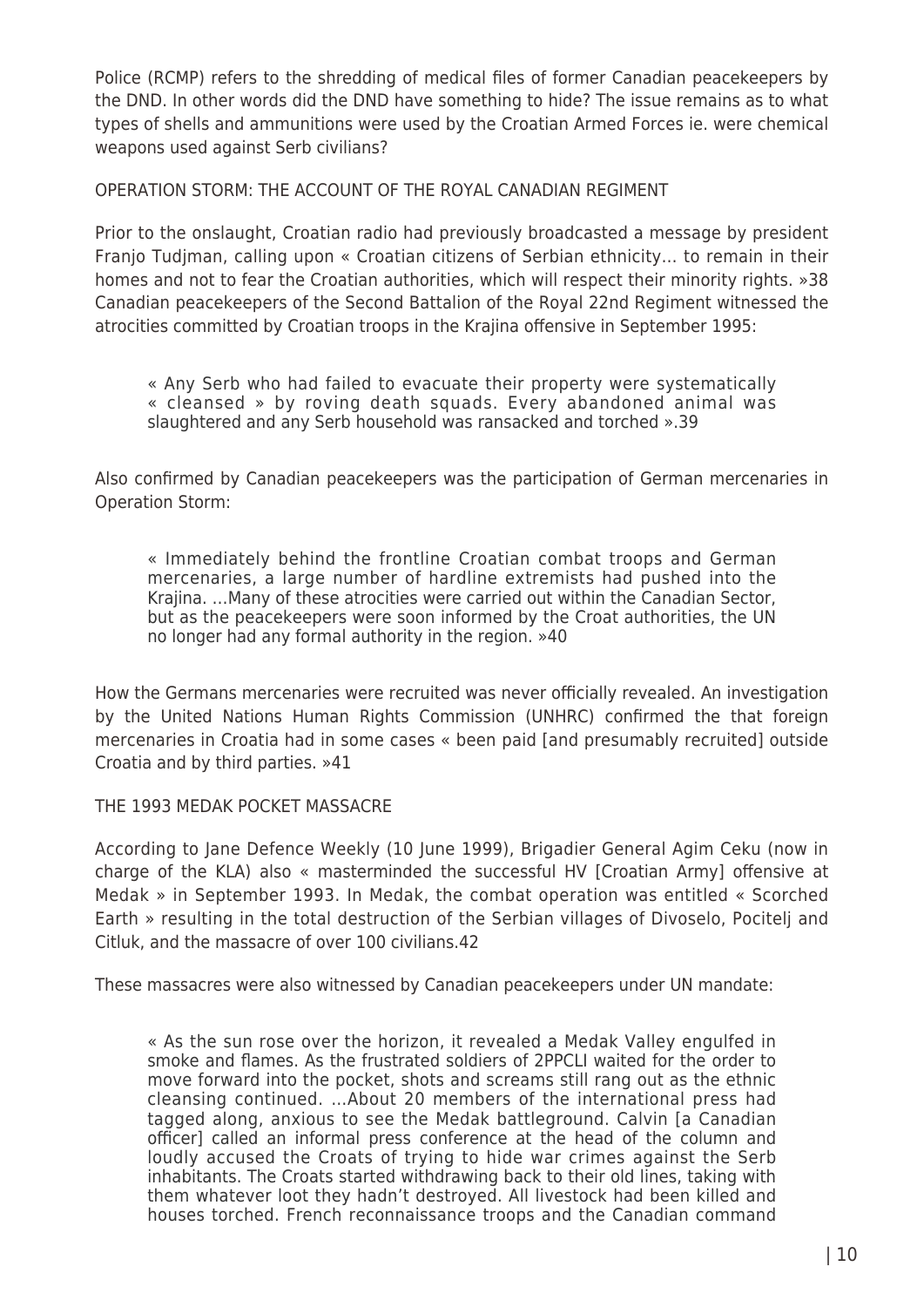element pushed up the valley and soon began to find bodies of Serb civilians, some already decomposing, others freshly slaughtered. …Finally, on the drizzly morning of Sept. 17, teams of UN civilian police arrived to probe the smouldering ruins for murder victims. Rotting corpses lying out in the open were catalogued, then turned over to the peacekeepers for burial. »43

The massacres were reported to the Canadian Minister of Defence and to the United Nations:

« Senior defence bureaucrats back in Ottawa had no way of predicting the outcome of the engagement in terms of political fallout. To them, there was no point in calling media attention to a situation that might easily backfire. …So Medak was relegated to the memory hole no publicity, no recriminations, no official record. Except for those soldiers involved, Canada's most lively military action since the Korean War simply never happened. »44

#### PART III. NATO'S `POST CONFLICT' AGENDA IN KOSOVO.

Both the Medak Pocket massacre and Operation Storm bear a direct relationship to the ongoing security situation in Kosovo and the massacres and ethnic cleansing committed by KLA troops. While the circumstances are markedly different, several of today's actors in Kosovo were involved (under the auspices of the Croatian Armed Forces) in the planning of both these operations. Moreover, the US mercenary outfit MPRI which collaborated with the Croatian Armed Forces in 1995 is currently on contract with the KLA. NATO's casual response to the appointment of Brigadier General Agim Ceku as KLA Chief of Staff was communicated by Mr. Jamie Shea in a Press Briefing in May:

« I have always made it clear, and you have heard me say this, that NATO has no direct contacts with the KLA. Who they appoint as their leaders, that is entirely their own affair. I don't have any comment on that whatever. »45

While NATO says it « has no direct contacts with the KLA », the evidence confirms the opposite. Amply documented, KLA terrorism has been installed with NATO's tacit approval. The KLA had (according to several reports) been receiving « covert support » and training from the CIA and Germany's Bundes Nachrichten Dienst (BND) since the mid-nineties. Moreover, MPRI collaboration with the KLA predates the onslaught of the bombing campaign.46 Moreover, the building up of KLA forces was part of NATO planning. Already by mid-1998, « covert support » had been replaced by official (« overt ») support by the military Alliance in violation of UN Security Council Resolution UNSCR 1160 of 31 March 1998 which condemned: « …all acts of terrorism by the Kosovo Liberation Army or any other group or individual and all external support for terrorist activity in Kosovo, including finance, arms and training. »

NATO officials, Western heads of State and heads of government, the United Nations Secretary General Kofi Annan not to mention ICTY chief Prosecutor Louise Arbour, were fully cognizant of General Brigadier Agim Ceku's involvement in the planning of Operation Storm and Operation Scorched Earth. Surely, some questions should have been asked…

Yet visibly what is shaping up in the wake of the bombings in Kosovo is the continuity of NATO's operation in the Balkans. Military personnel and UN bureaucrats previously stationed in Croatia and Bosnia have been routinely reassigned to Kosovo. KFOR Commander Mike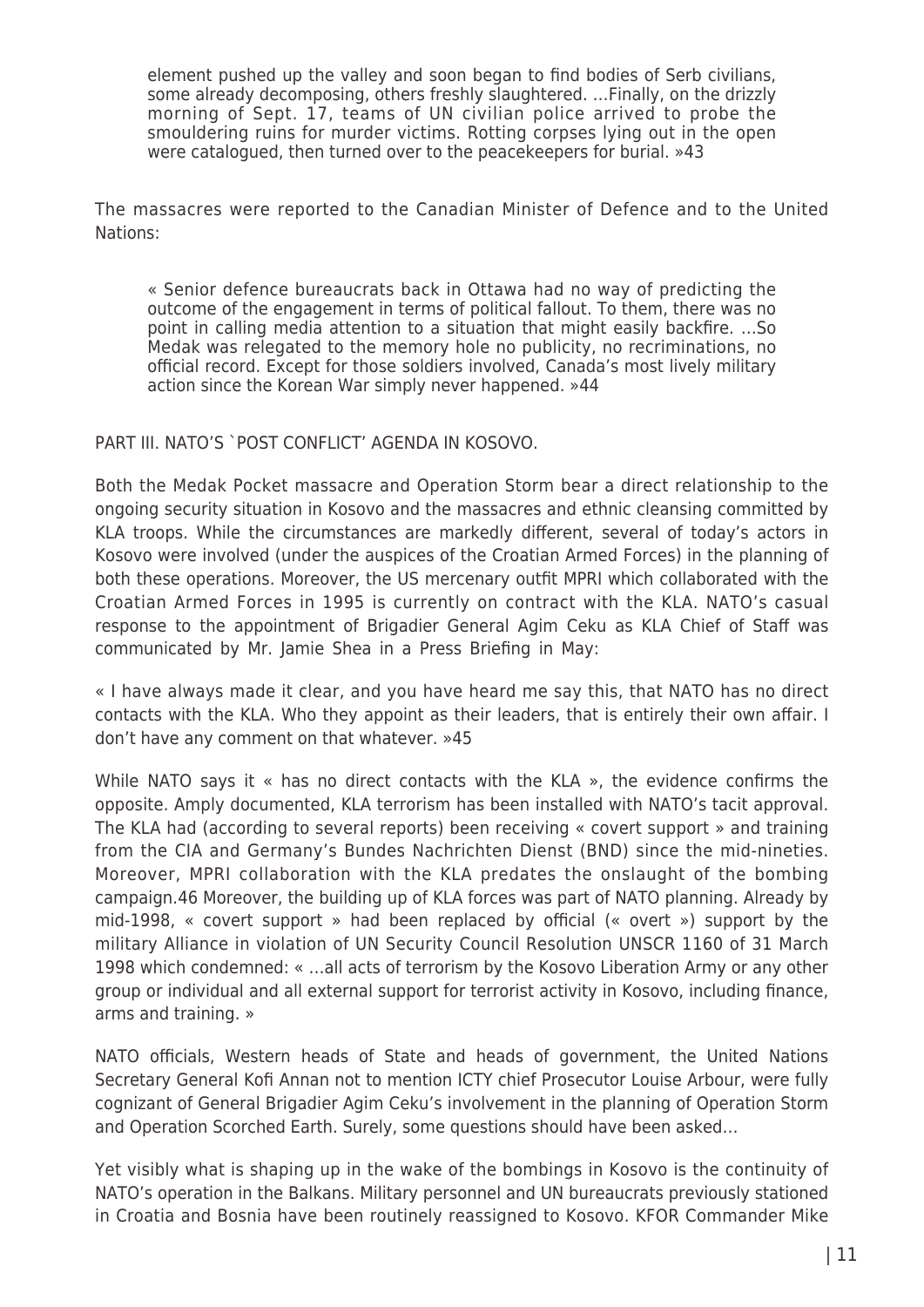Jackson had previously been responsible as IFOR Commander for organising the return of Serbs « to lands taken by Croatian HVO forces in the Krajina offensive ».47 And in this capacity General Mike Jackson had « urged that the resettlement [of Krajina Serbs] not [be] rushed to avoid tension [with the Croatians]… while also warning returning Serbs « of the extent of the [land] mine threat. »48 In retrospect, recalling the events of early 1996, very few Krajina Serbs were allowed to return to their homes under the protection of the United Nations.

And a similar process is unfolding in Kosovo, ie. the conduct of senior military officers conforms to a consistent pattern, the same key individuals are now involved in Kosovo. While token efforts are displayed to protect Serb and Roma civilians, those who have fled Kosovo are not encouraged to return under UN protection… In postwar Kosovo, « ethnic cleansing » implemented by the KLA has been accepted by the « international community » as a « fait accompli »…

While calling for democracy and « good governance » in the Balkans, the US and its allies have installed in Kosovo a paramilitary government with links to organised crime.

The foreseeable outcome is the outright « criminalisation » of civilian State institutions and the establishment of what is best described as a « Mafia State ». The complicity of NATO and the Alliance governments (namely their relentless support to the KLA) points to the de facto « criminalisation » of KFOR and of the UN peacekeeping apparatus in Kosovo. The donor agencies and governments (eg. the funds approved by the US Congress in violation of several UN Security Council resolutions) providing financial support to the KLA are, in this regard, also « accessories » to the de facto criminalisation of State institutions. Through the intermediation of a paramilitary group (created and financed by Washington and Bonn), NATO ultimately bears the burden of responsibility for the massacres and ethnic cleansing of civilians in Kosovo.

# STATE TERROR AND THE `FREE MARKET'

State terror and the « free market » seem to go hand in hand. The concurrent « criminalisation » of State institutions in Kosovo is not incompatible with the West's economic and strategic objectives in the Balkans. Notwithstanding the massacres of civilians, the self-proclaimed KLA administration has committed itself to establishing a « secure and stable environment » for foreign investors and international financial institutions. The Minister of Finance Adem Grobozci and other representatives of the provisional government invited to the various donor conferences are all KLA appointees. In contrast, members of the KDL of Ibrahim Rugova (duly elected in parliamentary elections) were not even invited to attend the Stabilisation Summit in Sarajevo in late July.

« Free market reforms » are envisaged for Kosovo under the supervision of the Bretton Woods institutions largely replicating the structures of the Rambouillet agreement. Article I (Chapter 4a) of the Rambouillet Agreement stipulated that: « The economy of Kosovo shall function in accordance with free market principles ». The KLA government will largely be responsible for implementing these reforms and ensuring that loan conditionalities are met.

In close liaison with NATO, the Bretton Woods institutions had already analysed the consequences of an eventual military intervention leading to the military occupation of Kosovo: almost a year prior to the beginning of the War, the World Bank conducted « simulations » which « anticipated the possibility of an emergency scenario arising out of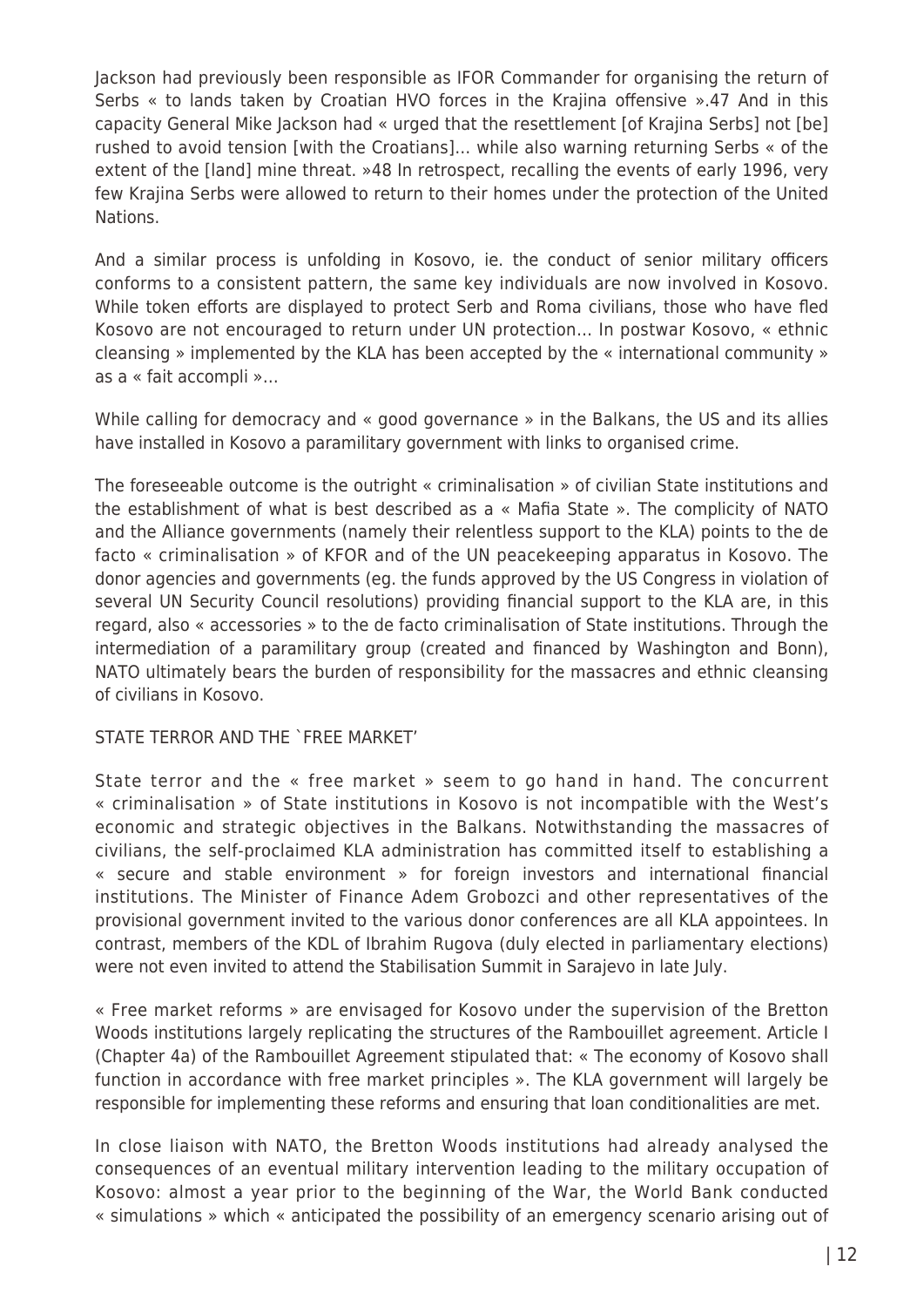the tensions in Kosovo. »49

The eventual « reconstruction » of Kosovo financed by international debt largely purports to transfer Kosovo's extensive wealth in mineral resources and coal to multinational capital. In this regard, the KLA has already occupied (pending their privatisation) the largest coal mine at Belacevac in Dobro Selo northwest of Pristina. In turn, foreign capital has its eyes rivetted on the massive Trepca mining complex which constitutes « the most valuable piece of real estate in the Balkans, worth at least \$5 billion. »50 The Trebca complex not only includes copper and large reserves of zinc but also cadmium, gold, and silver. It has several smelting plants, 17 metal treatment sites, a power plant and Yugoslavia's largest battery plant. Northern Kosovo also has estimated reserves of 17 billion tons of coal and lignite.

In the wake of the bombings, the management of many of the State owned enterprises and public utilities were taken over by KLA appointees. In turn, the leaders of the Provisional Government of Kosovo (PGK) have become « the brokers » of multinational capital committed to handing over the Kosovar economy at bargain prices to foreign investors. The IMF's lethal « economic therapy » will be imposed, the provincial economy will be dismantled, agriculture will be deregulated, local industrial enterprises which have not been totally destroyed will be driven into bankruptcy. The most profitable State assets will eventually be transferred into the hands of foreign capital under the World Bank sponsored privatisation programme. « Strong economic medicine » imposed by external creditors will contribute to further boosting a criminal economy (already firmly implanted in Albania) which feeds on poverty and economic dislocation.

« The Allies will work with the rest of the international community to help rebuild Kosovo once the crisis is over: The International Monetary Fund and Group of Seven industrialized countries are among those who stand ready to offer financial help to the countries of the region. We want to ensure proper coordination of aid and help countries to respond to the effects of the crisis. This should go hand in hand with the necessary structural reforms in the countries affected helped by budget support from the international community. »51

Morever, the so-called « reconstruction » of the Balkans by foreign capital will signify multibillion contracts to foreign firms to rebuild Kosovo's infrastructure. More generally, the proposed « Marshall Plan » for the Balkans financed by the World Bank and the European Development Bank (EBRD) as well as private creditors will largely benefit Western mining, petroleum and construction companies while fuelling the region's external debt well into the third millennium.

And Kosovo is slated to reimburse this debt through the laundering of dirty money. Yugoslav banks in Kosovo will be closed down, the banking system will be deregulated under the supervision of Western financial institutions. Narcodollars from the multibillion dollar Balkans drug trade will be recycled towards servicing the external debt as well as « financing » the costs of « reconstruction. » The lucrative flow of narcodollars thus ensures that foreign investors involved in the « reconstruction » programme will be able reap substantial returns. In turn, the existence of a Kosovar « narco State » ensures the orderly reimbursement of international donors and creditors. The latter are prepared to turn blind eye. They have a tacit vested interest in installing a government which facilitates the laundering of drug money.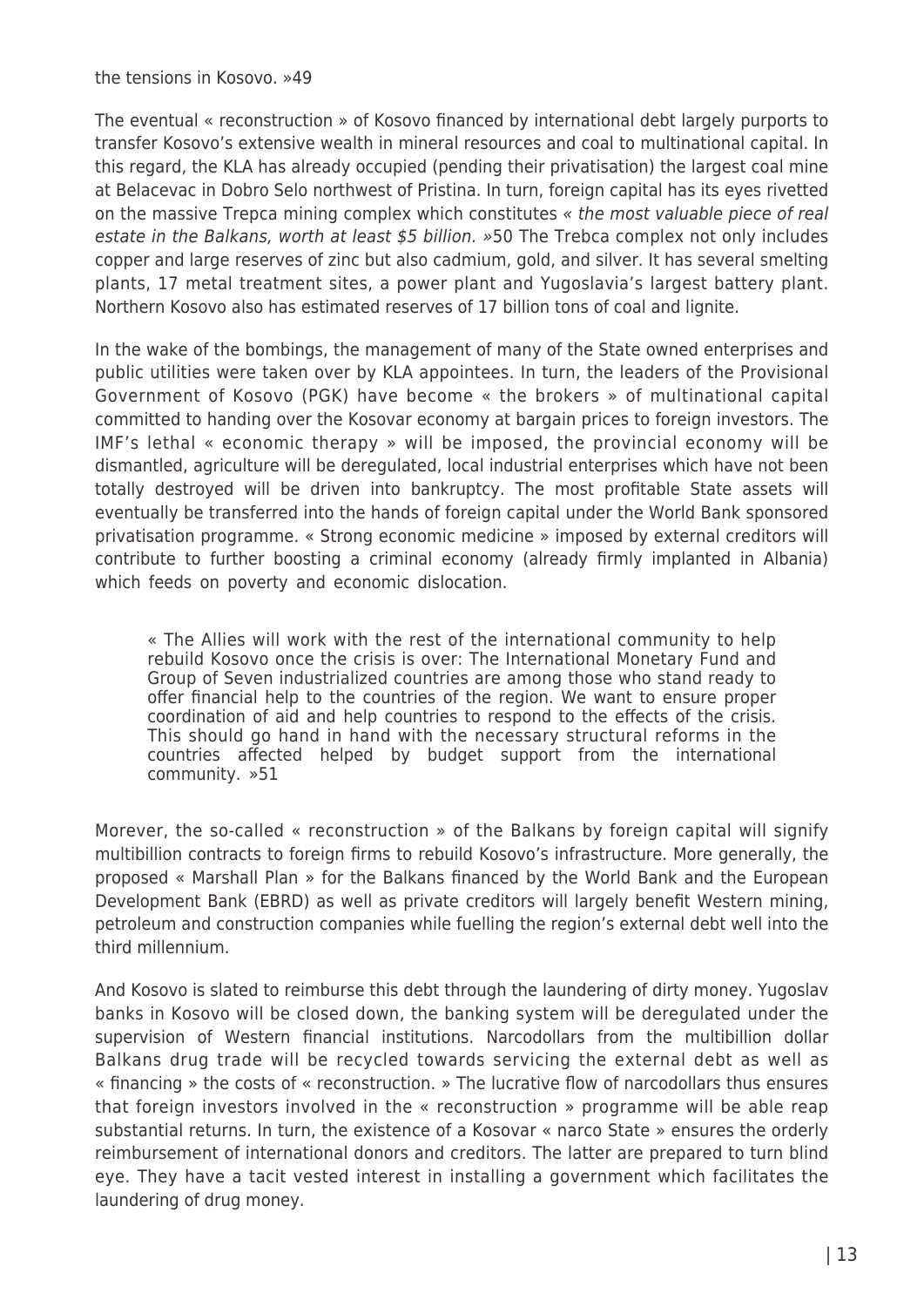The pattern in Kosovo is, in this regard, similar to that observed in neighbouring Albania. Since the early 1990s (culminating with the collapse of the financial pyramids in 1996-97), the IMF's reforms have impoverished the Albanian population while spearheading the national economy into bankruptcy. The IMF's deadly economic therapy transforms countries into open territories. In Albania and to a lesser extent Macedonia, it has also contributed to fostering the growth of illicit trade and the criminalisation of State institutions.

# **NOTES**

1. Jim Lehrer News Maker Interview, PBS, 26 July 1999.

2. Stratfor Commentary, « Growing Threat of Serbian Paramilitary Action in Kosovo », 29 July 1999.

3. Human Rights Watch, 3 August 1999.

4. See Michael Radu, « Don't Arm the KLA », CNS Commentary from the Foreign Policy Research Institute, 7 April, 1999).

5. Tanjug Press Dispatch, 14 May 1999.

6. Stratfor Comment, « Rugova Faced with a Choice of Two Losses », Stratfor, 29 July 1999.

7. Federal Ministry for Foreign Affairs, Yugoslav Daily Survey, Belgrade, 29 June 1999.

8. Hina Press Dispatch, Zagreb, 26 July 1999.

9. Ibid.

10. BBC Report, London, 5 July 1999.

11. New York Times, 2 February 1999.

12. Financial Times, London, 4 August 1999.

13. See Organization for Security and Cooperation in Europe, Mission in Kosovo, Decision 305, Permanent Council, 237th Plenary Meeting, PC Journal No. 237, Agenda item 2, Vienna, 1 July 1999.

14. Statement at the Sarajevo Summit, 31 July 1999.

15. 106th Congress, April 15, HR 1425.

16. Interview with KLA Chief of Staff Commander Agim Ceku, Kosovapress, 31 July 1999.

17. See Tammy Arbucki, « Building a Bosnian Army », Jane International Defence Review, August 1997.

18. Ibid.

19. Military Professional Resources, Inc, « Personnel Needs », <http://www.mpri.com/current/personnel.htm>

20. Associated Press Report.

21. Ibid.

22. The actual number of civilians killed or missing was much larger.

23. Quoted in Raymond Bonner, War Crimes Panel Finds Croat Troops Cleansed the Serbs, New York Times, 21 March 1999).

24. Ibid.

25. Ibid.

26. Raymond Bonner, op cit.

27. Ken Silverstein, « Privatizing War », The Nation, New York, 27 July 1997.

28. See Mark Thompson et al, « Generals for Hire », Time Magazine, 15 January 1996, p. 34.

29. Quoted in Silverstein, op cit.

30. Mark Thompson et al, op cit.

31. Raymond Bonner, op cit.

32. Ibid.

33. ICTY Weekly Press Briefing, 24 March 1999).

34. Ibid.

35. Ibid.

36. See inter alia Reuters dispatch, 21 October 1993 on the use of chemical grenades, a New York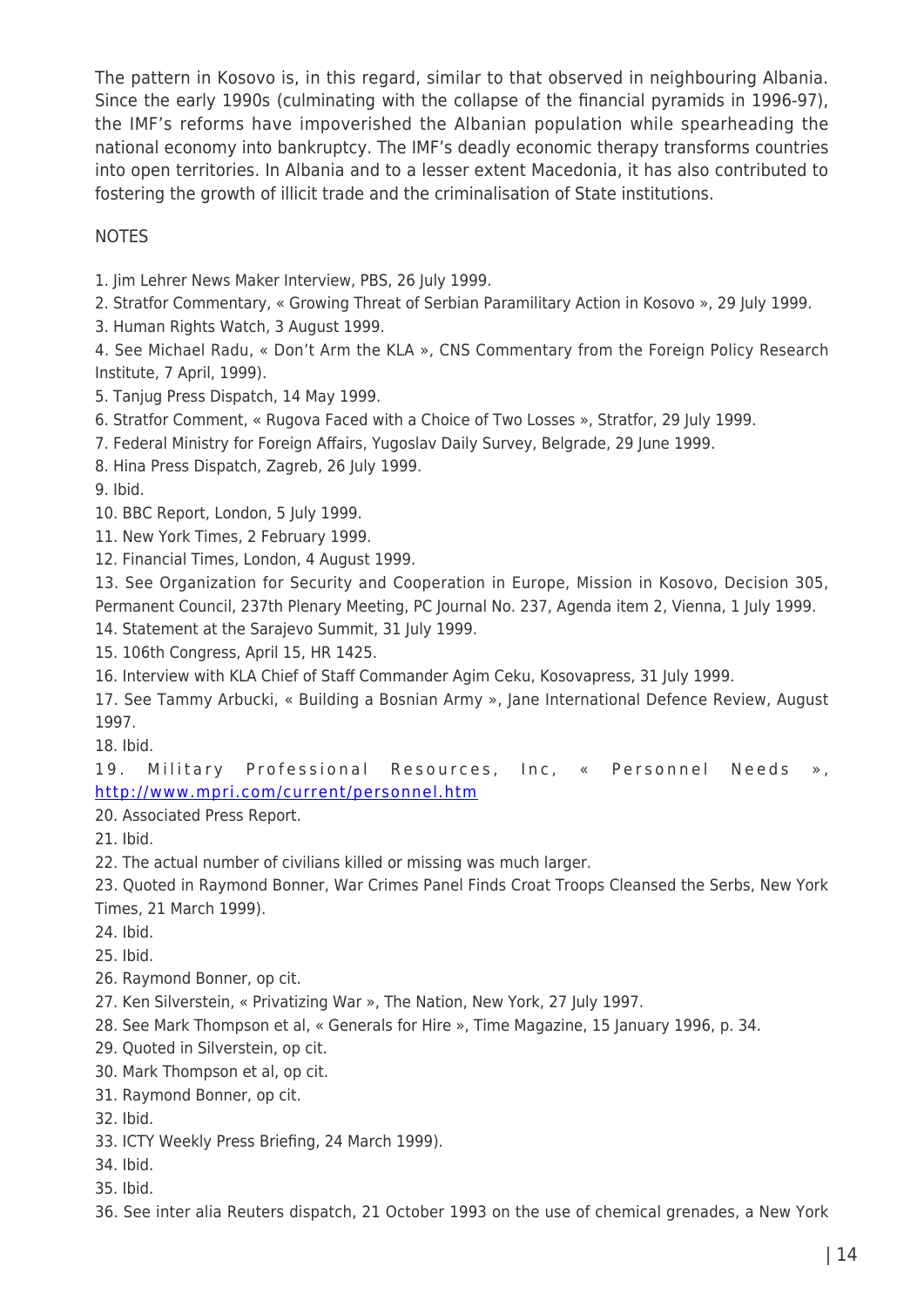Times report on 31 October 1992 on the use of poisoned gas).

37. Lewis MacKenzie, « Giving our soldiers the benefit of the doubt », National Post, 2 August 1999.

38. Slobodna Dalmacija, Split, Croatia, August 5 1996.

39. Scott Taylor and Brian Nolan, The Sunday Sun, Toronto, 2 November 1998.

40. Ibid.

41. United Nations Commission on Human Rights, Fifty-first session, Item 9 of the provisional agenda, Geneva, 21 December 1994).

42. (See Memorandum on the Violation of the Human and Civil Rights of the Serbian People in the Republic of Croatia,

<http://serbianlinks.freehosting.net/memorandum.htm>

43. Excerpts from the book of Scott Taylor and Brian Nolan published in the Toronto Sun, 1 November 1998.

44. Ibid.

45. NATO Press Briefing, 14 May 1999.

46. For further details see Michel Chossudovsky, Kosovo `Freedom Fighters' Financed by Organized Crime, CAQ, Spring-Summer 1999.

47. Jane's Defence Weekly, Vol 25, No. 7, 14 February 1996.

48. Ibid.

49. World Bank Development News, Washington, 27 April 1999.

50. New York Times, July 8, 1998, report by Chris Hedges.

51. Statement by Javier Solano, Secretary General of NATO, published in The National Post, Toronto May 1999.

 $\pmb{\times}$ 

Michel Chossudovsky is the author of the international best [America's « War on Terrorism »](http://www.globalresearch.ca/globaloutlook/truth911.html)  Second Edition, Global Research, 2005. He is Professor of Economics at the University of Ottawa and Director of the Center for Research on Globalization.

To order Chossudovsky's book America's « War on Terrorism », click here

La source originale de cet article est Global Research Copyright © [Prof Michel Chossudovsky](https://www.mondialisation.ca/author/michel-chossudovsky), Global Research, 2016

Articles Par : [Prof Michel](https://www.mondialisation.ca/author/michel-chossudovsky) [Chossudovsky](https://www.mondialisation.ca/author/michel-chossudovsky) **A propos :** 

Michel Chossudovsky is an award-winning author, Professor of Economics (emeritus) at the University of Ottawa, Founder and Director of the Centre for Research on Globalization (CRG), Montreal, Editor of Global Research. He has taught as visiting professor in Western Europe, Southeast Asia, the Pacific and Latin America. He has served as economic adviser to governments of developing countries and has acted as a consultant for several international organizations. He